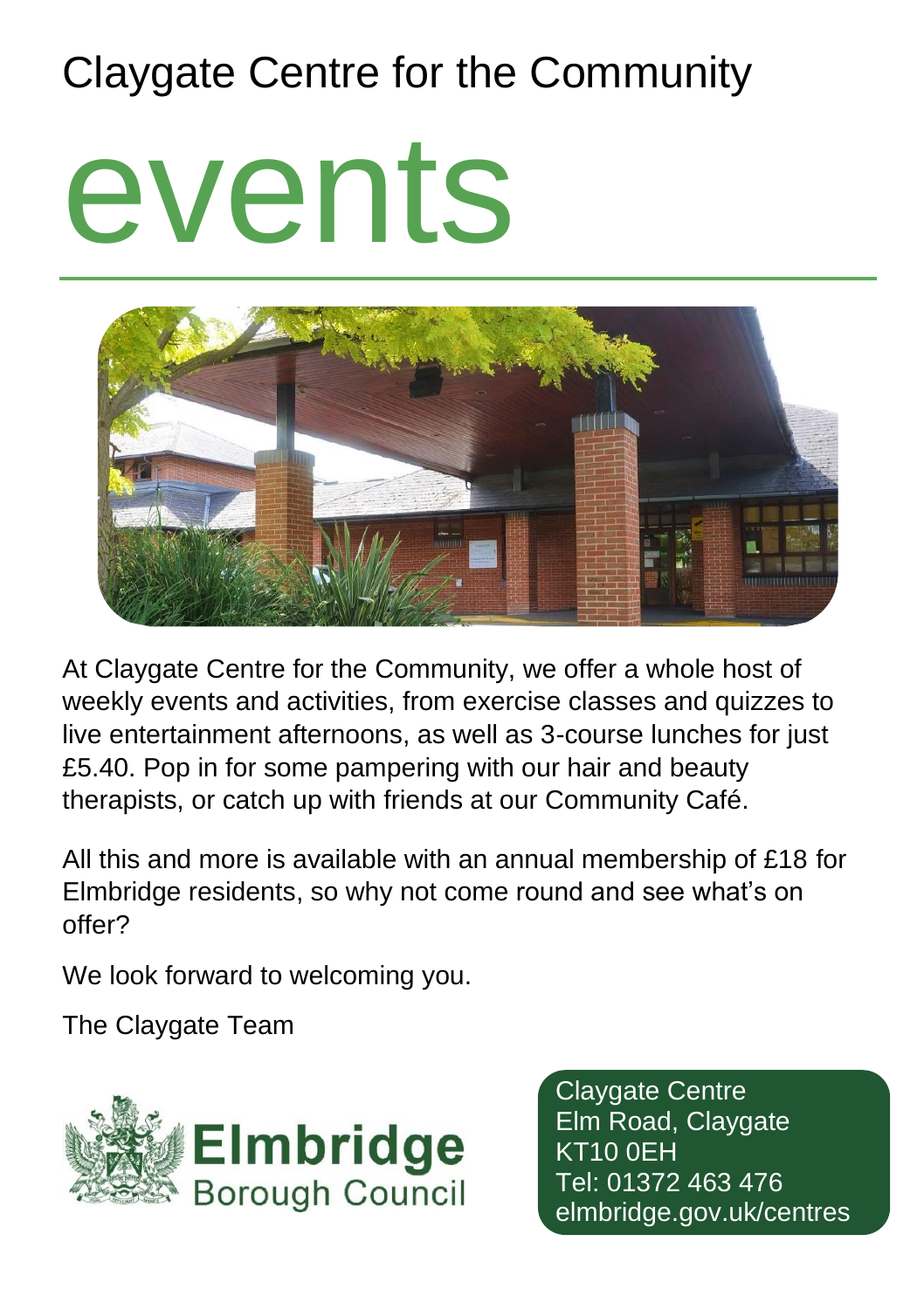#### **July**

- **Games Afternoon** Thursday 7 July, 1.15-2.15pm.
- **Centre Birthday Special Lunch** Thursday 14 July, 12 noon. Tickets £9. With music from Billy Clayton.
- **Sight for Surrey Information Drop-in.**  Tuesday 19 July, 10am-12 noon.
- **Outing to Portsmouth** Wednesday 20 July, leaving Centre at 9.30am. Tickets £15.
- **Afternoon Entertainment**  Thursday 21 July, 1.15pm – with singer Nate
- **Film Afternoon – Downton Abbey** Wednesday 27 July, 1pm. £3 including tea and cake.
- **Women's Institute Coffee Morning** Thursday 28 July, 10am-12 noon.
- **Afternoon Entertainment**  Thursday 28 July, 1.15pm – with singer Kuran.

#### August

- **Afternoon Entertainment** Thursday 4 August, 1.15pm – With pianist Chris Snelling.
- **Afternoon Entertainment** Thursday 11 August, 1.15pm – With flautist Mary.
- **Afternoon Entertainment** Thursday 18 August, 1.15pm – With singer Tristan.
- **Afternoon Entertainment** Thursday 25 August, 1.15pm – With harpist Margaret.

#### September

• **Afternoon Entertainment** Thursday 1 September, 1.15pm – With singer Stefan.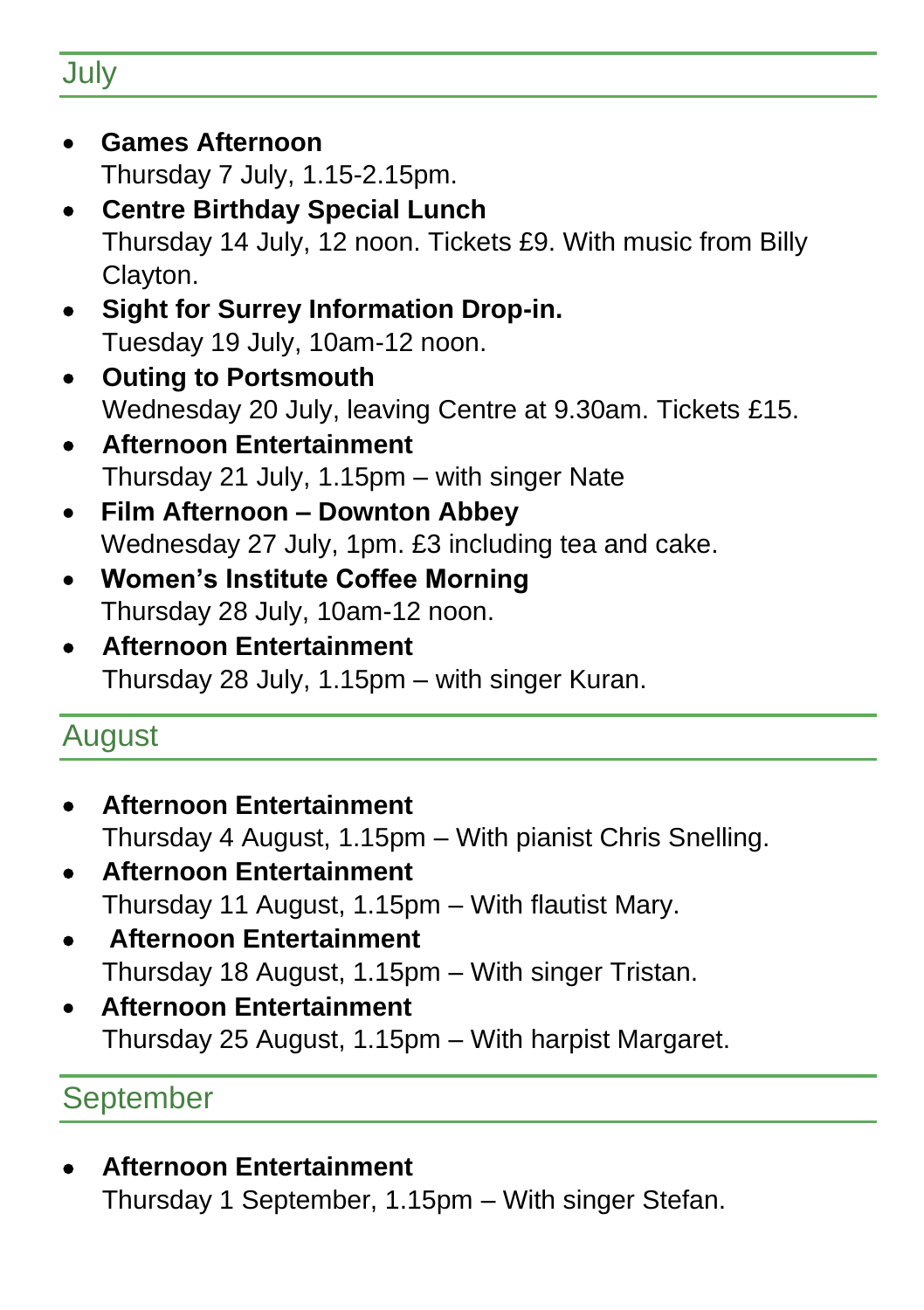- **Afternoon Entertainment** Thursday 8 September, 1.15pm – sing-a-long with Eliza!
- **Film Afternoon**  Wednesday 14 September, 1pm. £3 including tea and cake.
- **Games Afternoon** Thursday 15 September, 1.15-2.15pm.
- **MacMillan Fundraising Coffee Morning** Thursday 22 September, 10am-12 noon. With bric-a-brac, cake and plant sales, and our prize raffle!
- **Afternoon Entertainment** Thursday 22 September, 1.15pm – With singer Terry.
- **Outing to Worthing** Wednesday 28 September, leaving at 9.30am. Tickets £15.
- **Women's Institute Coffee Morning** Thursday 29 September, 10am-12 noon.
- **Quiz Afternoon** Thursday 29 September, 1.15-2.15pm.

#### Weekly regulars

#### **Monday**

| Hairdressing<br>$\bullet$           |                                              | 9.30am-2pm      |
|-------------------------------------|----------------------------------------------|-----------------|
| $\bullet$                           | Compassionate Hands (1 <sup>st</sup> Monday) | 10am-12 noon    |
| $\bullet$                           | Parkinson's Support Group                    | 10.30am-2.30pm  |
| Chair based Yoga<br>$\bullet$       |                                              | 10.30am-11.30am |
| <b>Community Lunch</b><br>$\bullet$ |                                              | 12 noon         |
| Bingo<br>$\bullet$                  |                                              | 1.30-2.30pm     |
| <b>Tuesday</b>                      |                                              |                 |
| Hairdressing<br>$\bullet$           |                                              | 9.30am-2pm      |
| <b>Foot Care</b><br>$\bullet$       |                                              | 9.30am-2pm      |
| <b>Community Lunch</b><br>$\bullet$ |                                              | 12 noon         |
| Quiz afternoon<br>$\bullet$         |                                              | $1-2pm$         |
| <b>Bridge session</b><br>$\bullet$  |                                              | $1.30 - 4pm$    |
| $\bullet$                           | Table Tennis (advanced)                      | 2-3.30pm        |